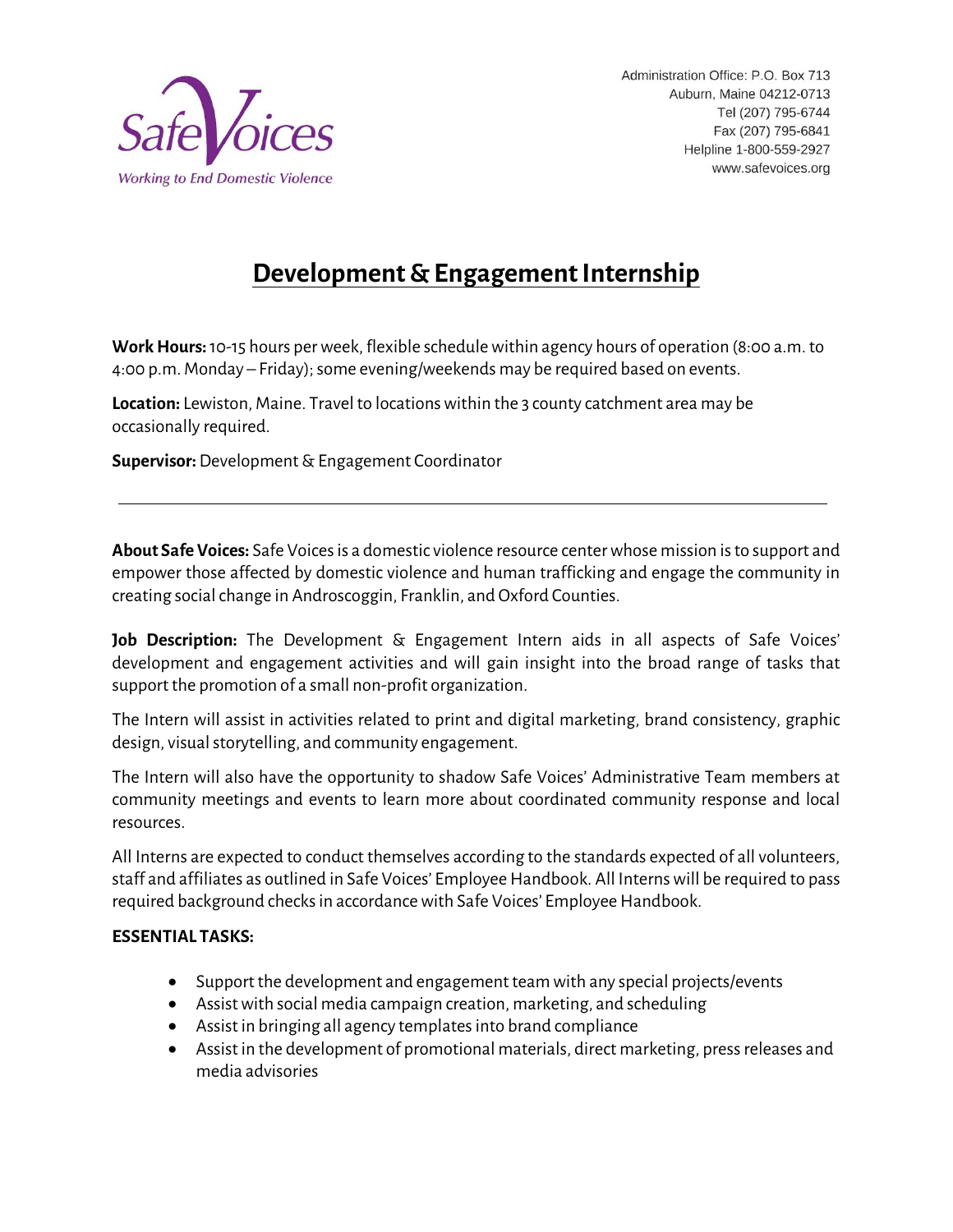

Administration Office: P.O. Box 713 Auburn, Maine 04212-0713 Tel (207) 795-6744 Fax (207) 795-6841 Helpline 1-800-559-2927 www.safevoices.org

- Assist in the development of awareness materials regarding domestic violence and sex trafficking and exploitation
- Assist with promotional video production

## **AGENCY ACTIVITIES:**

- Attend Internship Meetings
- Serve as a representative of the agency between the College/University and the community
- Participate in agency events and activities as assigned, including monthly staff meetings
- Assist with general office work, including filing, copying, and answering phones
- Develop individual goals with supervisors and strive to achieve goals

### **QUALIFICATIONS:**

- Currently enrolled at an accredited college or university
- 18 years of age or older with a valid driver's license
- Access to reliable transportation with proof of insurance
- Strong computer skills with proficiencies in Microsoft Office (Excel, Word & PowerPoint) as well as social media (Facebook, Twitter, Instagram, Snapchat, TikTok)
- Must be proficient in Adobe InDesign, Illustrator, & Photoshop and/or other common design applications.
- Good communication skills
- Highly organized with an attention to detail
- Willing to learn new things and take on new tasks
- Committed to Safe Voices' mission and values
- Able to work as a member of a team
- Must agree to agency confidentiality statement and pass background checks in accordance with Safe Voices' Employee Handbook
- Ability to accurately document and complete paperwork and assignments by their respective due dates
- Demonstrate sensitivity to, and understanding of the cultural and socioeconomic status, and knowledge of issues faced, of persons served
- Prior office experience a plus but not required

## **PHYSICAL REQUIREMENTS & WORKING CONDITIONS:**

- Ability to travel in varying weather conditions
- Occasional lifting up to 30 pounds
- Adhere to universal safety precautions
- Ability to maintain professional boundaries